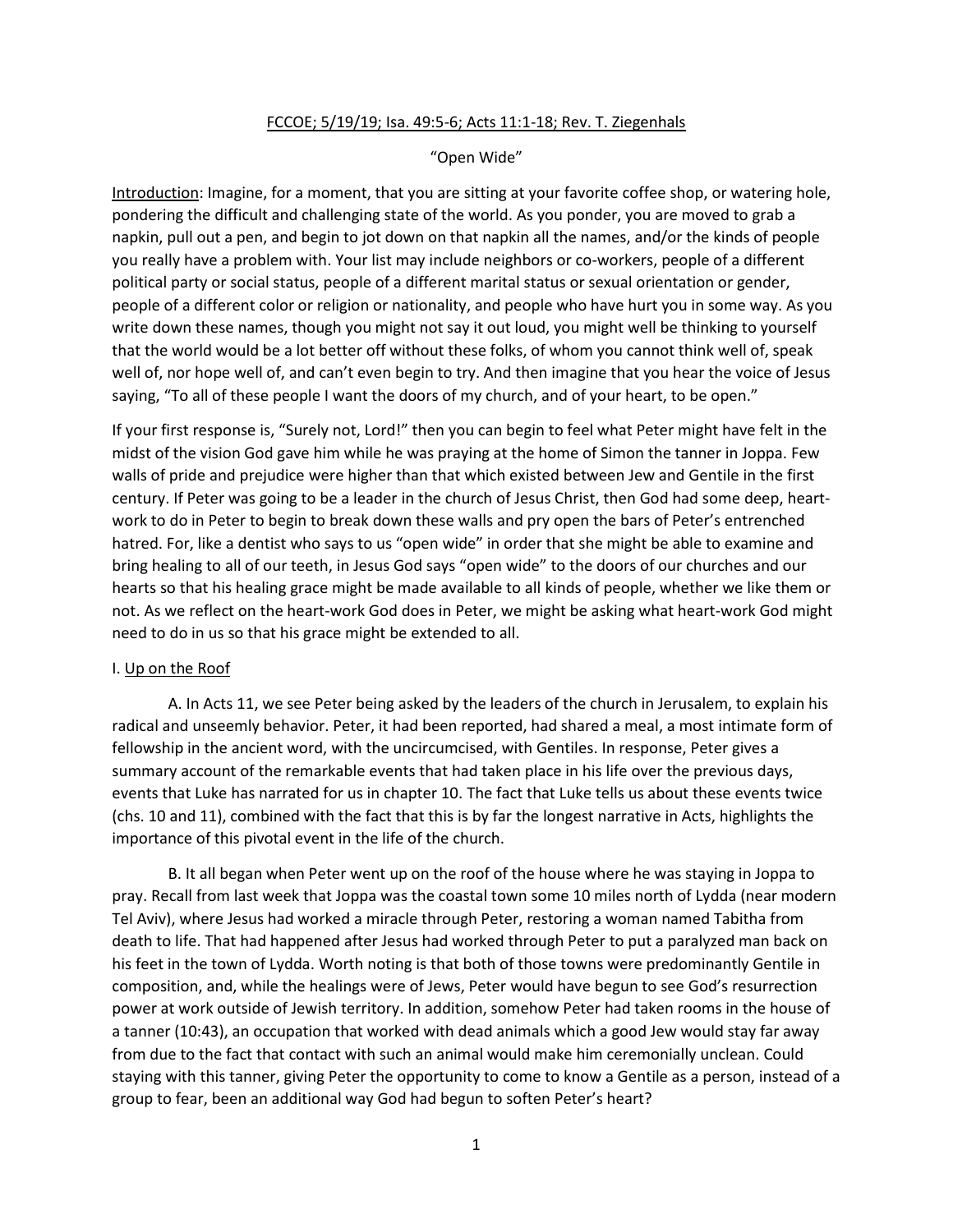C. Now, let's think a bit more about this issue of clean and unclean, for, as Peter was praying, God continued to break open his heart by giving him a vision of a large sheet on which were various animals, all of which God invited Peter to kill and eat, including the unclean ones. However, a good Jew would not have done so and would in fact have been horrified at this instruction, as Peter clearly was. The issue of clean and unclean had been built into the relationship between God and his people since the early days of their formation. In his wisdom, God had determined to heal the world of its brokenness by initially working through one particular family – that of Abraham and Sarah – and then the one nation that grew out of their descendants, that of Israel. By choosing and blessing one family, God intended to bless all the families of the earth (Ge. 12:1-4). To remind his people of his holiness, as well as the holiness that he had called them to, God had instituted a number of food restrictions, along with special days like the sabbath and rites like circumcision. All of these were intended to help protect God's people from being sucked into the pagan culture around them, and to maintain their unique calling, so that through them, the light of God might shine on those around them.

D. It is, of course, a huge challenge, to "live in the world but not of it," as it is sometimes put. Unfortunately, human nature being what it is, the Israelites twisted God's gracious choice of them as his servants into one of favoritism and nationalism. Boundaries meant to distinguish and protect became boundaries used to exclude. The Israelites became filled with racial pride and even hatred toward the Gentiles and came up with all sorts of ways to avoid being in their presence. No orthodox Jew would dream of entering the home of a Gentile, and certainly would not sit down at the same table to eat. But here was Peter, now being told by God to forget about the clean/unclean distinction and to eat whatever he wanted. Peter was shocked! Of course, it wasn't ultimately about what was on the menu that concerned God. God was concerned about the names on the napkin, about who his hospitality should be extended to. As Jesus had taught, with his arrival, the one through whom God's blessing was going to come to the world was here; the time for dietary distinctions was done (Mk. 7:14-23).

## II. Down in a Home

A. While God was working on prying open Peter's heart in Joppa, God was also working 30 miles further up the coast in the city of Caesarea on a Roman soldier named Cornelius ("the man" in v. 12). Cornelius, we learn in chapter 10, was a good guy and an honest spiritual seeker. But he knew nothing about Jesus, or the forgiveness of sin and new life that comes through him. So God came to Cornelius in a vision as well. In his vision, an angel told Cornelius to send men to Joppa to fetch a man named Peter and bring him back, for Peter had an important message concerning salvation for Cornelius and his household. As Peter was praying and pondering his vision, the three men from Cornelius arrived, and the Holy Spirit told Peter to go with them.

(I must admit that when reading these accounts, I get this funny picture in my mind of God running up and down the coast between these two guys saying, "Do I have to do all the work here?!" And the answer is yes, pretty much, because this Jew Gentile wall had become so incredibly thick and huge that it would take the power and the initiative of the One who had leapt over the boundary between death and life to help his people leap over the boundary that had arisen between Jew and Gentile.)

B. To Peter's credit, remarkably he invited these men into his home to spend the night in preparation for the next day's journey. Gentiles and Jews simply didn't share hospitality in this way but Peter evidently had begun to think that God was up to something. And unlike Jonah, who in Joppa had tried to sail away from ministering to Gentiles, the next day Peter followed the promptings of the Spirit